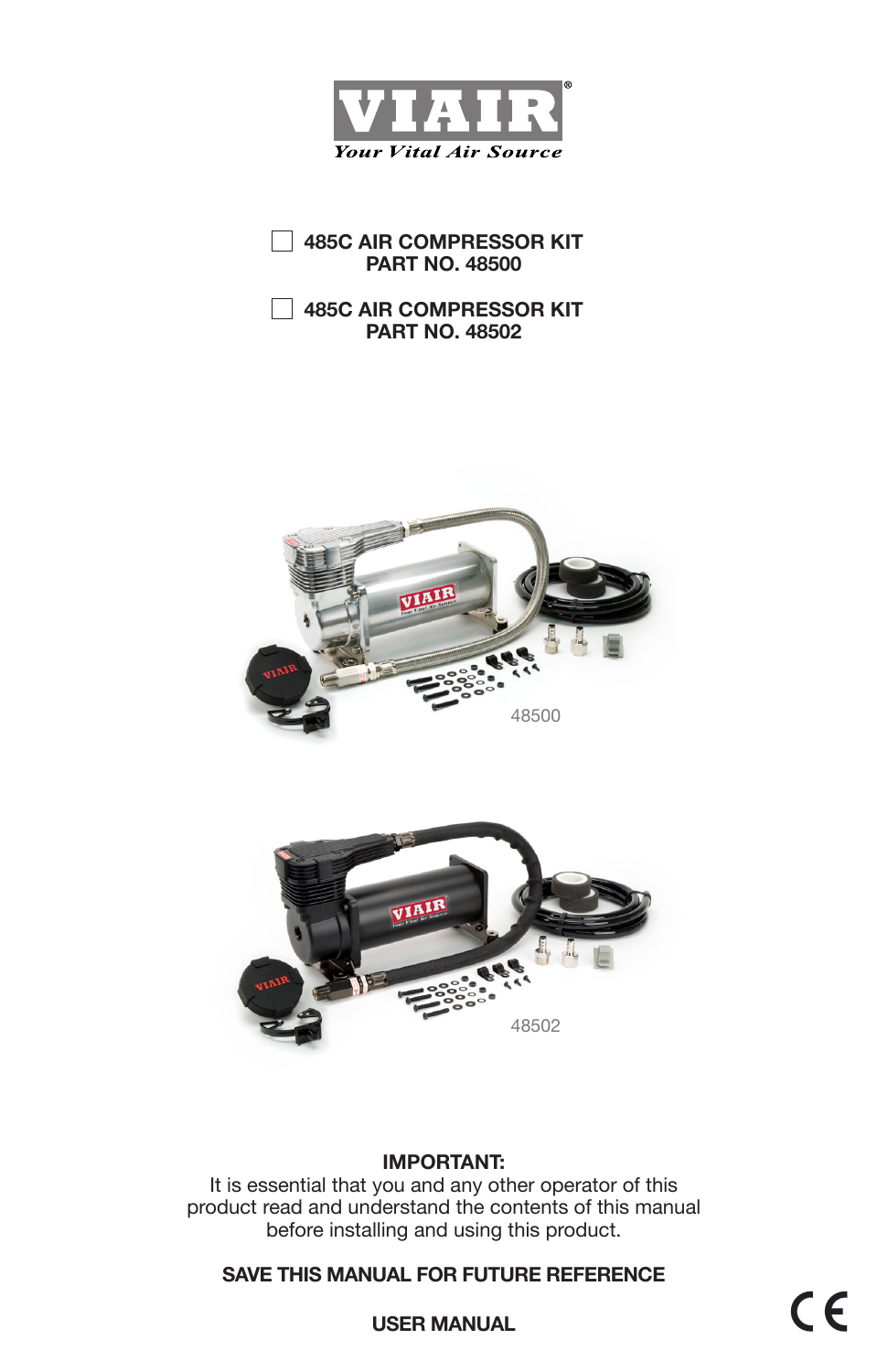# **IMPORTANT SAFETY INSTRUCTIONS**

**CAUTION** - To reduce risk of electrical shock or electrocution:

- Do not disassemble. Do not attempt repairs or modifications. Refer to qualified service agencies for all service and repairs.
- Do not use this product in an area where it can fall or be pulled into water or other liquids.
- Do not reach for this product if it has fallen into liquid.
- Use this compressor with 12-volt DC systems only.
- This product should never be left unattended during use.

#### **WARNING - To prevent injury:**

- Never allow children to operate this compressor. Close supervision is necessary when this compressor is being used near children.
- This compressor will become very HOT during and immediately after use. Do not touch any part of this compressor with bare hands, during and immediately after use.
- Do not use this product near flames or explosive materials or where aerosol products are being used.
- Do not operate this product where oxygen is being administered.
- Do not pump anything other than atmospheric air.
- Never use this product while sleepy or drowsy.
- Do not use any tools or attachments without first determining maximum air pressure for that tool or attachment.
- Never point any air nozzle or air sprayer toward another person or any part of the body.
- This air compressor is equipped with an Automatic Reset Thermal Protector, and can automatically restart after the thermal protector resets. Always cut off power source when thermal protector becomes activated.
- Wear safety glasses or goggles when operating this product.
- Use only in well ventilated areas.

# **INSTALLATION**

Please read and follow the Installation Instructions carefully to avoid injury or damage to the compressor or your vehicle.

Each of our air compressors and parts have been carefully produced and packaged. Before installation, please familiarize yourself with Installation Parts List (Fig. 1) of this manual.

#### **Guidelines for Selecting Mounting Location:**

The selection of proper mounting location for your air compressor will help ensure a long and trouble free compressor service life. Please pay close attention to the following guidelines:

- 1. Select a FLAT, UPRIGHT AND SECURE location where the compressor can be mounted.
- 2. To maximize air compressor performance, locate compressor as CLOSE TO THE BATTERY as possible so that length of positive lead wire required is at a minimum.
- 3. Choose mounting location that is as cool as possible and AWAY FROM HEAT SOURCES. The cooler the ambient temperature, the less chance the compressor will overheat.
- 4. This compressor is moisture & splash resistant, but NOT WATERPROOF. Do not mount compressor in locations where the unit is likely to come in contact with water.
- 5. For remote filter mounting, select compressor's mounting location where air line can be routed from compressor air inlet to remote inlet air filter. Make sure Remote Inlet Air Filter is located in a dry location, away from the elements.
- 6. You will also want to select compressor mounting location where the leader hose bracket can be mounted to secure the leader hose.
- 7. If it is necessary to mount the air compressor further away from the battery, such as inside your vehicle or in the bed of your pickup, use a minimum 8 AWG positive lead wire for remote installation.
- 8. Do not mount compressor near areas where flammable liquids are stored.
- 9. Use thread sealant for proper fitting installation. Thread tape is not recommended. Properly sealed, recommended torque is 12 to 15 ft. lbs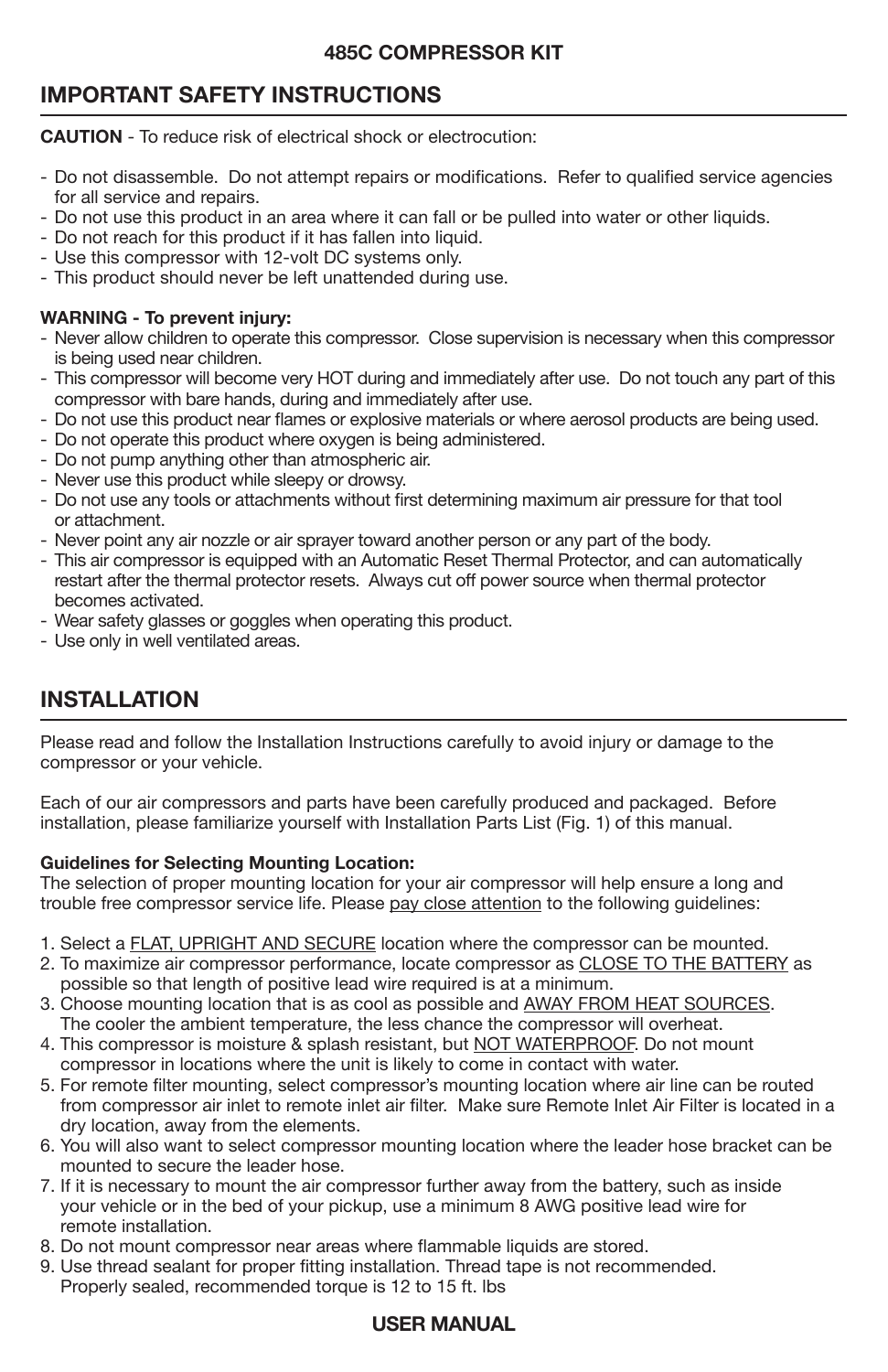# **MOUNTING AND WIRING**

- 1. Disconnect ground cable from vehicle's battery.
- 2. Temporarily position the air compressor in the location where it will be mounted.
- 3. Route ground wire to the negative post of the battery or to an appropriate grounding point and cut ground wire to length as needed.
- 4. Mount air compressor with the four sets of bolts, nuts, washers, and locking washers provided. (See Fig. 2 for Mounting Instructions) Use of thread sealant is recommended.
- 5. **NOTE:** For Remote Inlet Air Filter Installation, refer to Remote Inlet Air Filter Installation Instructions included in the Remote Inlet Air Filter Pack.
- 6. VIAIR air compressor(s) come equipped with heavy duty heat resistant leader hose(s) with either 1/4" or 3/8" NPT fittings. This leader hose is designed to prolong the life of your air line. Do not remove this leader hose from air compressor.
- 7. **IMPORTANT:** Please note, the leader hose that comes with your compressor has a built-in inline check valve. Do Not remove inline check valve from leader hose.
- 8. Select proper location to mount leader hose with hose bracket provided. Avoid locations where leader hose may become tangled with wires and other hoses.
- 9. To mount hose bracket, drill hole with 3/16" drill bit and push self–anchoring hose bracket pin into hole. Route leader hose through hose bracket and secure hose by pressing bracket clamp into locked position.
- 10. To remove hose from the hose bracket, simply press down on the hose clamp release tab to release bracket clamp. (Fig. 3)
- 11. Connect compressor's positive lead wire to one of the leads of your pressure switch.
- 12. Make sure that your compressor setup is properly fused. For appropriate fuse size, refer to amp draw of compressor in the specifications section of this manual.
- 13. Always locate fuse as close as possible to power source.
- 14. Before connecting to power source, re-check to make sure that all connections are made properly.
- 15. Connect and test compressor system by running the compressor for a short time to build up pressure in your air tank.
- 16. Once air pressure reaches preset cut out pressure of your pressure switch, the compressor will shut off. Inspect all air line connections for leaks with soap and water solution. If a leak is detected, the air line may not be cut squarely or pushed all the way in. Repair connections as needed.

# **(Fig. 1) 485C Compressor Installation Parts List:**



VRATOR

- D. Locking Washers (4pcs)
- E. Nuts (4pcs)
- 
- F. 3/8NPT F x 3/8" Barbed Fitting (1pc)
- G. 3/8NPT M x 3/8" Barbed Fitting (1pc)
- H. Remote Mount Filter Air Line (1pc)
- I. Air Line Clips (3pcs)
- J. Screws (3pcs)
- K. Remote Inlet Air Filter with Filter Element and Filter Cover (1pc)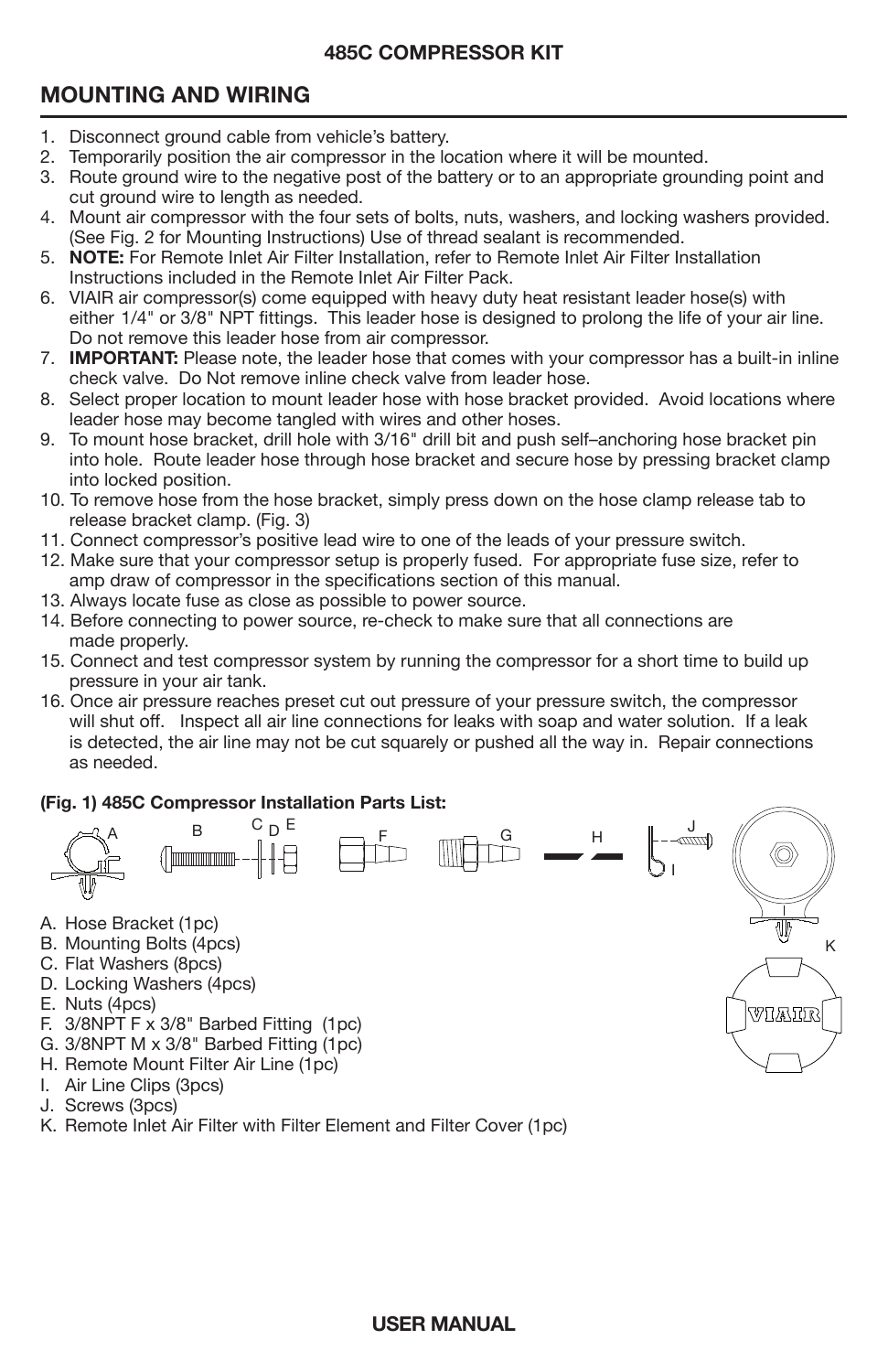#### B C C D  $F -$ F **(Fig. 2) Compressor Mounting Hardware** B. Mounting Bolt C. Flat Washer D. Locking Washer F. Vibration Isolator **(Fig. 3) Leader Hose Bracket** L. Hose Clamp M. Clamp Release Tab N. Self-Anchoring Pin L M N

# **OPERATING INSTRUCTIONS**

E. Nut

- 1. **IMPORTANT:** Always operate the compressor at or below the MAXIMUM PRESSURE RATING of the compressor. Please refer to Application & Specifications Sections of this manual for details.
- 2. Always observe the MAXIMUM DUTY CYCLE of the air compressor. Refer to Compressor Applications and Specifications Sections of this manual for details. Operation exceeding maximum pressure ratings and/or duty cycle will result in damage to the air compressor.
- 3. Your air compressor is equipped with an AUTOMATIC THERMAL OVERLOAD PROTECTOR. This feature is designed to protect the air compressor from overheating and causing permanent damage to your air compressor. The thermal overload protector will automatically cut power to your air compressor should the internal operating temperature of the air compressor rise above safe levels during excessive use.
- 4. Should at any time during use, your air compressor automatically shuts off, do not attempt to restart the air compressor. Turn power to the air compressor OFF. The automatic thermal overload protector will automatically reset when internal temperature of the air compressor drops below safe level. After allowing air compressor to cool off for about 30 minutes, you can safely resume use of the air compressor.
- 5. To prevent discharge of your vehicle's battery, we recommend that you keep the vehicle's engine running while using the air compressor.
- 6. ONLY OPERATE THE AIR COMPRESSOR IN WELL-VENTILATED AREAS.
- 7. Compressor performance is enhanced when operating compressor with vehicle's engine running.

# **MAINTENANCE & REPAIRS**

- 1. Periodically check all electrical, fittings connections. Clean and tighten as needed.
- 2. Periodically check all mounting screws. Tighten as needed.
- 3. Replace Air Filter Element periodically. Replacement frequency depends on operating frequency and operating environment. For frequent use in dusty environment, we recommend that you replace air filter element at least once a month.
- 4. Regularly clean dust and dirt from compressor cooling fins and motor housing.
- 5. Your air compressor is equipped with a permanently lubricated, maintenance-free motor. Never try to lubricate the compressor.
- 6. All repairs should be performed by Manufacturer or Manufacturer's Authorized Service Agencies only.

#### **CAUTION:**

Never touch the air compressor or fittings connected to the air compressor with bare hands during or immediately after use. The leader hose and fittings connected to leader hose will become very HOT during and after use. If necessary, wear heat resistant gloves to handle fittings, air line, and leader hose.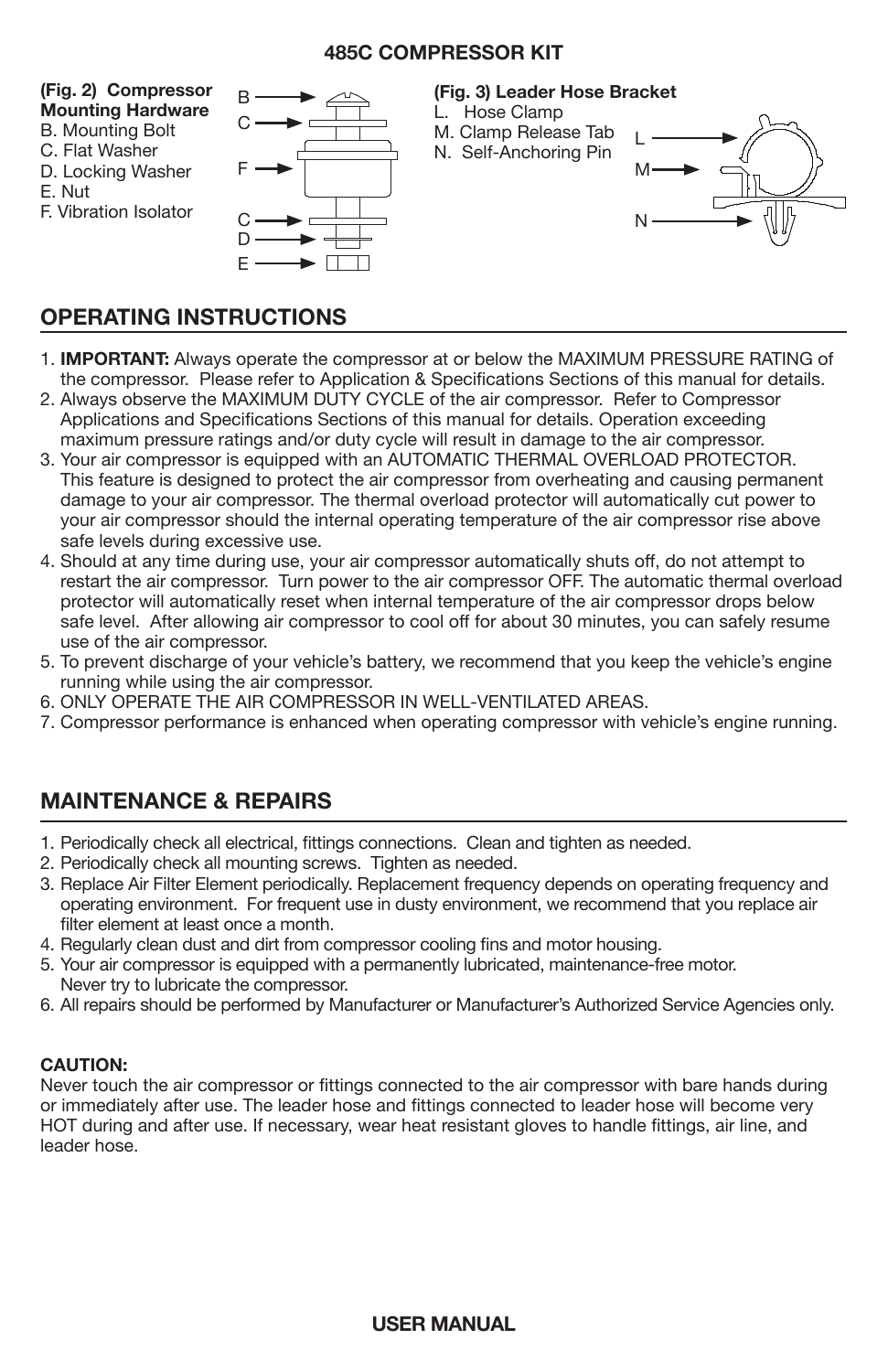# **SPECIFICATIONS**

• Part No 48500 / 48502 / 485C Air Compressor (CE Spec.)

| 12 Volts                                |
|-----------------------------------------|
| 23 Amps                                 |
| 30 Amps                                 |
| Permanent Magnetic                      |
| 1/4                                     |
| 200 PSI                                 |
| 100%                                    |
| Continuous                              |
| 158°F                                   |
| $-40^{\circ}$ F                         |
| Yes                                     |
| 10.625" L X 4.125" W X 6.4375" H        |
| 10.76 Lbs.                              |
| Max. Duty Cycle (@ 72°F & 100/200 PSI): |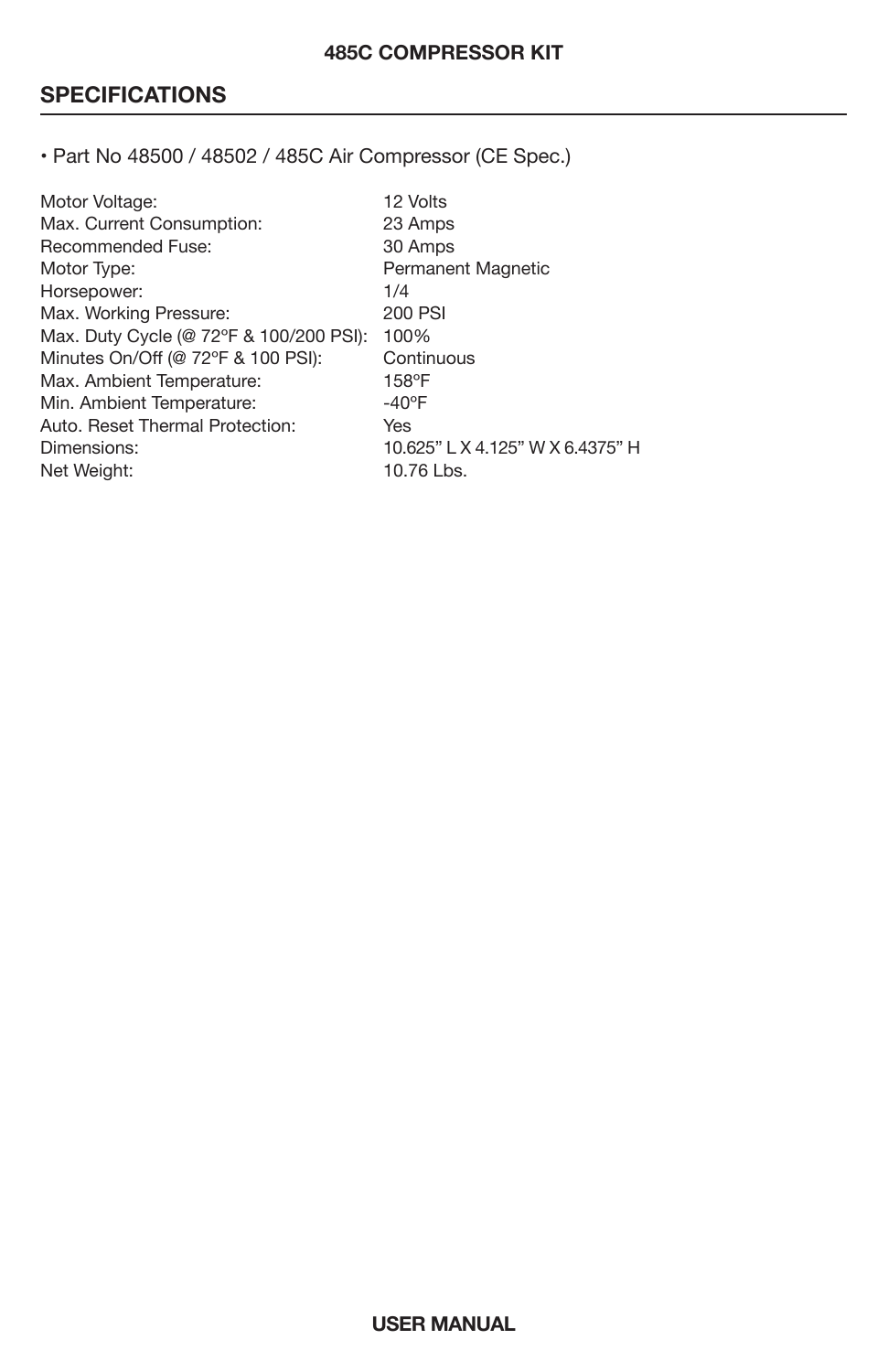# **COMPRESSOR APPLICATION GUIDE**

To ensure that you get the highest level of satisfaction from your compressor's performance, refer to information below:

#### **VIAIR COMPRESSOR REFERENCE CHART**

| COMPRESSOR SERIES | DUTY CYCLE         | <b>MAX. WORKING PRESSURE</b> |
|-------------------|--------------------|------------------------------|
|                   | $(100$ PSI @ 72°F) |                              |
| 090 SERIES        | 9%                 | <b>120 PSI</b>               |
| 092 SERIES        | 9%                 | <b>120 PSI</b>               |
| 095 SERIES        | 9%                 | <b>120 PSI</b>               |
| 097 SERIES        | 10%                | <b>130 PSI</b>               |
| 098 SERIES        | 10%                | <b>130 PSI</b>               |
| 100 SERIES        | 15%                | <b>130 PSI</b>               |
| 250 IG SERIES     | 100%               | <b>150 PSI</b>               |
| 275 SERIES        | 25%                | <b>150 PSI</b>               |
| 280 SERIES        | 30%                | <b>150 PSI</b>               |
| 325 SERIES        | 33%                | <b>150 PSI</b>               |
| 330 IG SERIES     | 100%               | <b>150 PSI</b>               |
| 350 SERIES        | 100%               | <b>150 PSI</b>               |
| 380 SERIES        | 100%               | 200 PSI                      |
|                   | *55%               |                              |
| 400 SERIES        | 33%                | <b>150 PSI</b>               |
| 420 SERIES        | 33%                | <b>150 PSI</b>               |
| 425 SERIES        | 33%                | <b>150 PSI</b>               |
| 444 SERIES        | 100%               | 200 PSI                      |
|                   | *50%               |                              |
| 450 SERIES        | 100%               | <b>150 PSI</b>               |
| 450 IG SERIES     | 100%               | <b>150 PSI</b>               |
| 460 SERIES        | 100%               | <b>150 PSI</b>               |
| 480 SERIES        | 100%               | <b>200 PSI</b>               |
| 485 SERIES        | 100%               | 200 PSI                      |
|                   | *50%               |                              |
|                   |                    |                              |

*\*Duty Cycle at 200 PSI and 72°F.*

#### **ABOUT COMPRESSOR DUTY CYCLE:**

Duty cycle refers to the amount of time a compressor can be
operated in a given time period at 100 PSI, and a standard ambient temperature of 72° F. It is commonly expressed in percentage format: Compressor on time  $\div$  (on time  $+$  off time) = Duty Cycle %.

| <b>ONE-HOUR DUTY CYCLE</b> | <b>MINUTES ON /</b>      |
|----------------------------|--------------------------|
| $(100$ PSI @ 72°F)         | <b>MINUTES OFF</b>       |
| 9%                         | 5 Min. On / 55 Min. Off  |
| 10%                        | 6 Min. On / 54 Min. Off  |
| 15%                        | 9 Min. On / 51 Min. Off  |
| 20%                        | 12 Min. On / 48 Min. Off |
| 25%                        | 15 Min. On / 45 Min. Off |
| 30%                        | 18 Min. On / 42 Min. Off |
| 33%                        | 20 Min. On / 40 Min. Off |
| 50%                        | 30 Min. On / 30 Min. Off |
| 100%                       | 1 Hour Run Time          |
|                            |                          |

**NOTE:** All compressors, regardless of rated duty cycle, require sufficient rest time in between cycles to allow for partial or complete heat dissipation. Heat dissipation rates may vary depending on ambient temperatures and operating conditions.

#### **ABOUT RATED WORKING PRESSURE:**

To ensure trouble free service life of your compressor, always operate compressor within rated working pressure of the compressor. Never use a pressure switch with a higher cut-off pressure than compressor's rated working pressure.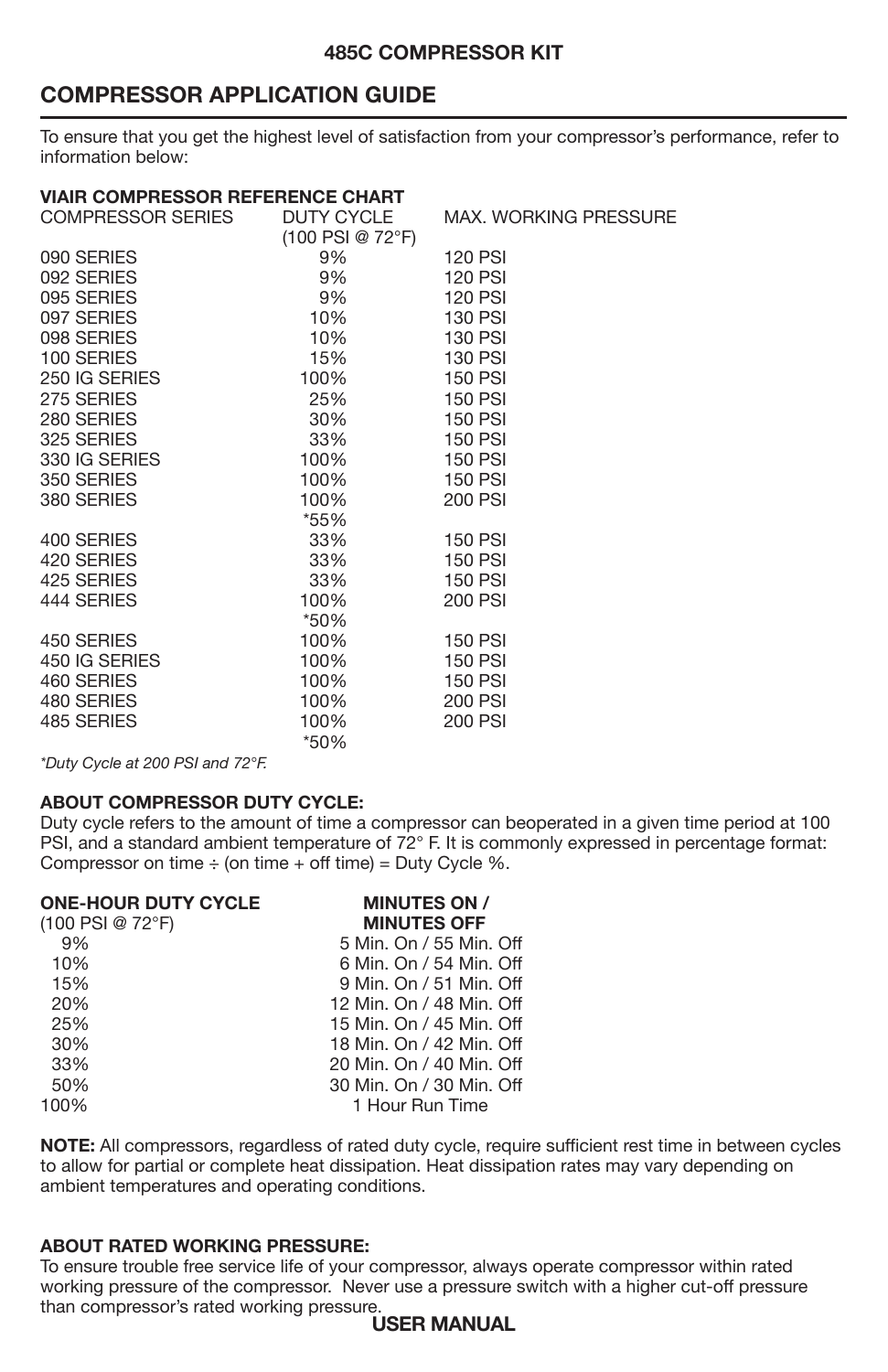# **TROUBLESHOOTING GUIDE:**

| PROBLEM:                                                                         | POSSIBLE CAUSE(S)                                                                                                                                              | <b>CORRECTIVE ACTION</b>                                                                                                                                                                                                                                                                                       |
|----------------------------------------------------------------------------------|----------------------------------------------------------------------------------------------------------------------------------------------------------------|----------------------------------------------------------------------------------------------------------------------------------------------------------------------------------------------------------------------------------------------------------------------------------------------------------------|
| Tank pressure drops when<br>compressor(s) shut off                               | 1. Loose drain cock<br>2. Check valve leaking<br>3. Loose connections                                                                                          | 1. Tighten drain cock<br>2. Replace check valve or<br>compressor<br>3. Check all connections with<br>soap and water solution<br>and tighten                                                                                                                                                                    |
| Compressor runs<br>continuously and air flow<br>lower than normal                | 1. Excessive air usage<br>2. Loose connections<br>3. Worn piston ring or inlet valve.<br>4. Clogged air filter element                                         | 1. Decrease air usage<br>2. Check all connections with<br>soap and water solution<br>and tighten.<br>3. Replace compressor<br>4. Replace air filter element                                                                                                                                                    |
| Compressor runs<br>continuously causing<br>safety valve (if equipped)<br>to open | 1. Faulty pressure switch<br>2. Defective safety valve                                                                                                         | 1. Replace pressure switch<br>2. Replace safety valve                                                                                                                                                                                                                                                          |
| Excessive moisture in<br>discharge                                               | 1. Excessive water in air tank<br>2. High humidity                                                                                                             | 1. Drain tank, tilt tank to drain.<br>Drain tank more frequently<br>2. Move compressor to area<br>with less humidity, or use<br>air line filter                                                                                                                                                                |
| Compressor will not run                                                          | 1. No power, or power switch<br>in OFF position<br>2. Blown fuse<br>3. Motor overheats<br>4. Faulty pressure switch<br>(if hooked up to a<br>pressure switch). | 1. Make sure compressor<br>switch is ON<br>2. Disconnect compressor<br>from power source, replace<br>fuse. (Refer to Specifications<br>section for correct<br>fuse amperage)<br>3. Let compressor cool off for<br>about 30 minutes to allow<br>thermal overload switch to reset.<br>4. Replace pressure switch |
| Thermal overload<br>protector cuts out<br>repeatedly                             | 1. Lack of proper ventilation or<br>ambient temperature is too high<br>2. Compressor valves failed                                                             | 1. Move compressor to well<br>ventilated area, or area with<br>lower ambient temperature<br>2. Replace compressor                                                                                                                                                                                              |
| Excessive knocking<br>or rattling                                                | 1. Loose mounting bolts<br>2. Worn bearing on eccentric or<br>motor shaft<br>3. Cylinder or piston ring is worn                                                | 1. Tighten bolts<br>2. Replace bearing or<br>piston assembly<br>3. Replace piston or compressor                                                                                                                                                                                                                |

#### **CAUTION: NEVER DISASSEMBLE COMPRESSOR WHILE COMPRESSOR IS PRESSURIZED.**